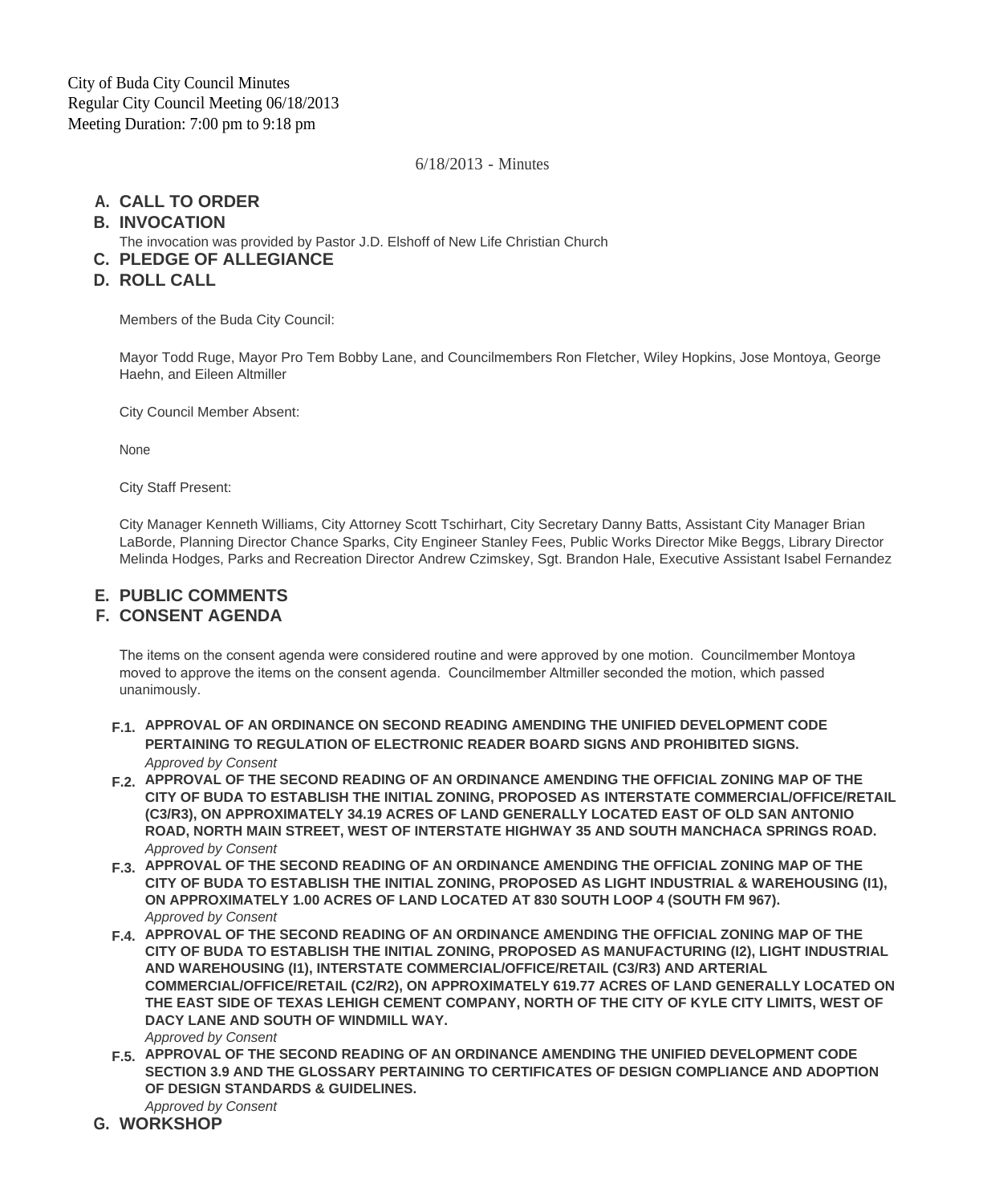### **HOLD A WORKSHOP REGARDING MEMBERSHIP AND QUALIFICATIONS TO SERVE ON CITY BOARDS AND G.1. COMMISSIONS, WITH DIRECTION TO STAFF.**

*Chance Sparks presented the item.* 

*The consensus of council was that term limits should be eliminated for all Commissions.*

# **PRESENTATION H.**

**PRESENTATION AND DISCUSSION WITH DIRECTION TO STAFF REGARDING A PRESENTATION BY MR. BART H.1. FLETCHER, PRINCIPAL WITH ELECTRO PURIFICATION LLC., REGARDING WATER SUPPLY OPPORTUNITIES FOR THE CITY OF BUDA.**

*Brian LaBorde introduced Mr. Bart Fletcher and Mr. Tom Thiockmorton.*

*Mr. Bart Fletcher and Mr. Tom Thiockmorton gave a presentation on water supply opportunities for the City of Buda.*

*No action was taken by council.*

## **REGULAR AGENDA ITEMS I.**

**DISCUSS AND CONSIDER APPROVAL OF THE MINUTES OF THE 06/04/2013 CITY COUNCIL MEETING. I.1.**

*This item was presented by City Secretary Danny Batts.*

*Councilmember Montoya moved to approve this item. Mayor Ruge seconded the motion which carried unanimously. Mayor Pro Tem Lane abstained from voting on this item.*

### **DELIBERATION AND POSSIBLE ACTION REGARDING APPROVAL OF THE CITY RESOLUTION FOR THE I.2. PERFORMANCE AGREEMENT BETWEEN THE BUDA EDC AND BUDA MILL & GRAIN.**

*Ann Miller presented this item.*

*Councilmember Fletcher moved to approve this item. Councilmember Altmiller seconded the motion, which carried unanimously.*

#### **DELIBERATION AND POSSIBLE ACTION TO APPOINT MEMBERS TO VACANCIES ON THE HISTORIC I.3. PRESERVATION COMMISSION.**

*Chance Sparks presented this item.*

*Mayor Ruge moved to appoint Holly Glickler to the board. Councilmember Montoya seconded the motion, which carried unanimously.*

*Councilmember Montoya moved to appoint Leonard Diggs to the board. Councilmember Hopkins seconded the motion, which carried unanimously.*

**DISCUSS AND CONSIDER APPROVAL OF THE FIRST READING OF AN ORDINANCE OF THE CITY OF BUDA, I.4. TEXAS, AMENDING CHAPTER 4 (ANIMALS), ARTICLE 4.01 (GENERAL PROVISIONS) OF THE CODE OF ORDINANCES OF THE CITY OF BUDA, TEXAS, BY ADDING REQUIREMENTS FOR THE CARE AND CONTROL OF ANIMALS WITHIN THE CITY; PROVIDING A PENALTY CLAUSE, REPEALER CLAUSE, SAVINGS CLAUSE, SEVERABILITY CLAUSE, AND AN EFFECTIVE DATE.**

*Sgt. Brandon Hale and Jennifer Hall presented this item. They explained that electric fences have been removed from the ordinance per council's request.*

*Councilmember Fletcher moved to approve the item. Mayor Pro Tem Lane seconded the motion, which carried unanimously.*

**DISCUSS AND CONSIDER APPROVAL OF THE FIRST READING OF AN ORDINANCE OF THE CITY OF BUDA, I.5. TEXAS, AMENDING CHAPTER 4 (ANIMALS), ARTICLE 4.04 (ANIMAL CARE AND CONTROL) OF THE CODE OF**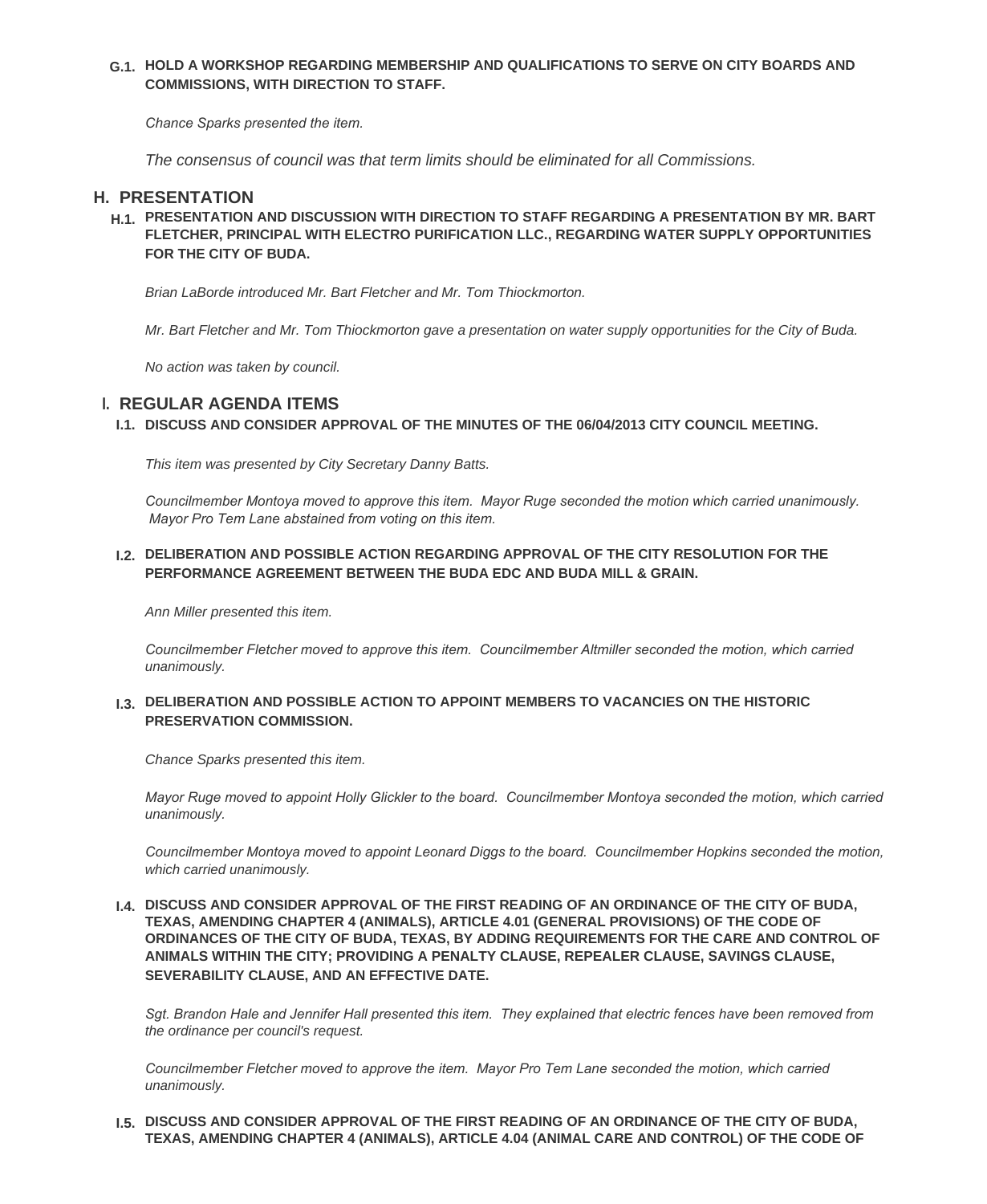**ORDINANCES OF THE CITY OF BUDA, TEXAS, BY ADDING REQUIREMENTS FOR THE CARE AND CONTROL OF ANIMALS WITHIN THE CITY; PROVIDING A PENALTY CLAUSE, REPEALER CLAUSE, SAVINGS CLAUSE, SEVERABILITY CLAUSE, AND AN EFFECTIVE DATE.**

*Sgt. Brandon Hale and Jennifer Hall presented this item.*

*Councilmember Haehn moved to approve the item. Mayor Pro Tem Lane seconded the motion, which carried unanimously.*

### **DISCUSSION AND DIRECTION TO STAFF REGARDING UPDATES AND PROGRESS ON THE CITY OF BUDA'S I.6. GROWTH PLAN.**

*Chance Sparks presented this item.*

*The consensus of council was to continue following the approved plan.*

### **DELIBERATION AND POSSIBLE ACTION ADOPTING A RESOLUTION NOMINATING A CITY OF BUDA I.7. REPRESENTATIVE TO THE HAYS COUNTY WATER AND SEWER AUTHORITY EXECUTIVE COMMITTEE.**

*Stanley Fees presented this item.*

*Mayor Pro Tem Lane moved to appoint Stanley Fees to the committee. Councilmember Montoya seconded the motion, which carried unanimously.*

### **DELIBERATION AND POSSIBLE ACTION CONCERNING APPROVAL OF A MEMORANDUM OF UNDERSTANDING I.8. BETWEEN THE CITY OF BUDA AND BUDA ECONOMIC DEVELOPMENT CORPORATION IN RELATION TO HUMAN RESOURCE SERVICES.**

*Ann Miller presented this item.*

*Councilmember Altmiller moved to approve this item. Mayor Ruge seconded the motion, which carried unanimously.*

### **DELIBERATION AND POSSIBLE ACTION ON AWARDING THE BID FOR CONSTRUCTION OF THE JACKSON I.9. TYLER NORRIS MEMORIAL SKATE PARK PROJECT AND AUTHORIZING THE CITY MANAGER TO EXECUTE THE CONTRACT.**

*Stanley Fees presented this item. He explained that the project has been modified to meet the updated budget by scaling back the memorial portion of the park and by using internal resources.*

*Mayor Ruge moved to award the bid to Joe Brown Construction. Mayor Pro Tem Lane seconded the motion, which carried unanimously.*

## **STAFF REPORTS J.**

### **STAFF REPORT - UPDATE ON THE BONITA VISTA SUBDIVISION PHASE 1 STREET RECONSTRUCTION. J.1.**

*Stanley Fees presented this item.*

*No action was taken.*

### **STAFF REPORT, RED WHITE AND BUDA, PARKS AND RECREATION DEPARTMENT J.2.**

*Andrew Czimskey presented this item.*

*No action was taken.*

#### **CITY MANAGER'S REPORT J.3.**

*City Manager Kenneth Williams updated the Council on the following topics:*